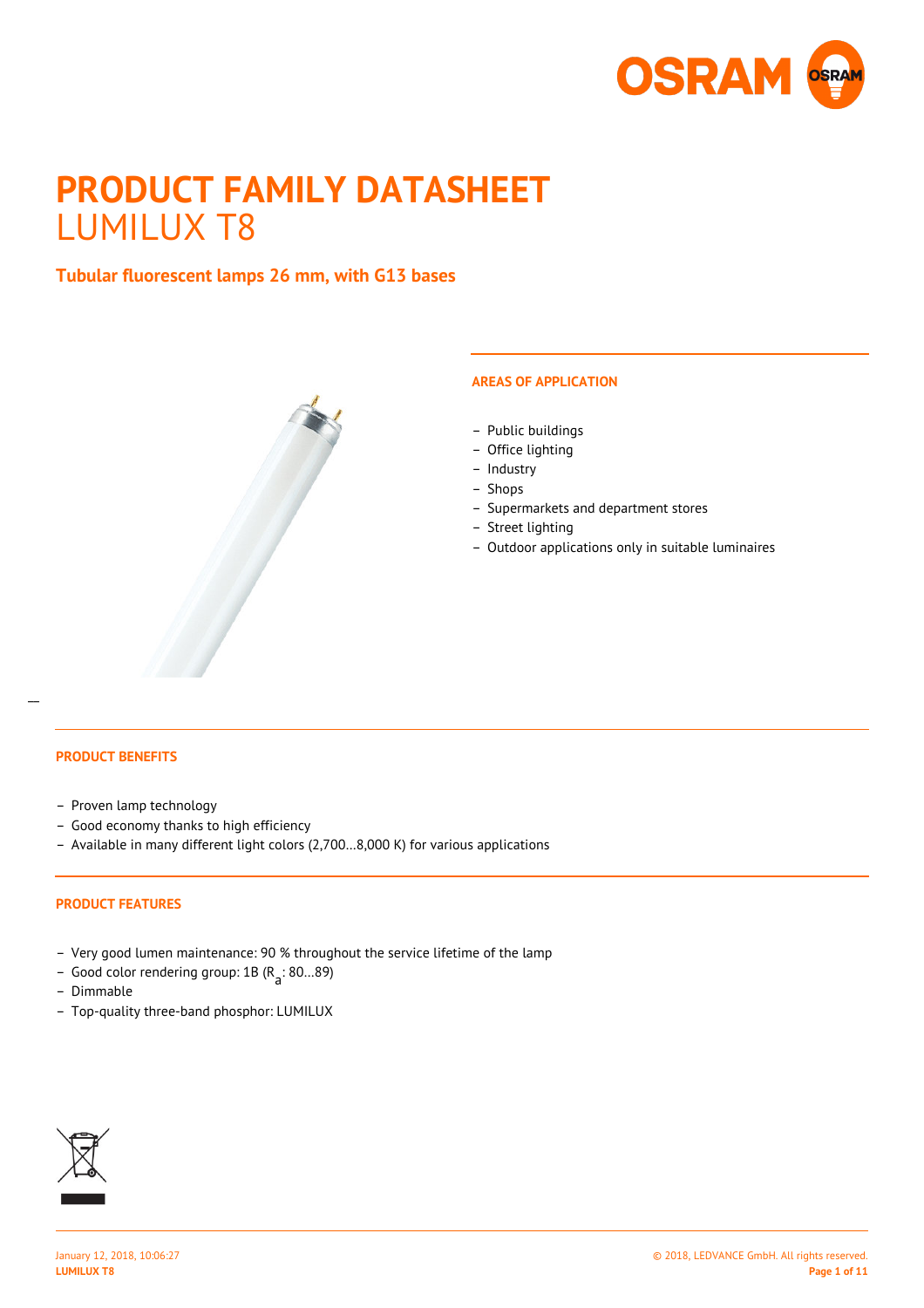| . |     |  |
|---|-----|--|
|   | . . |  |
|   |     |  |

|                            | <b>Electrical</b><br>data | Photometrical data                  |                                     |                                  |                                 |                             | Dimensions & weight                               | <b>Temper</b><br>atures &<br>operatin<br>g<br>conditio<br>ns | Lifespan              |                       | <b>Additional product data</b>           |                              |
|----------------------------|---------------------------|-------------------------------------|-------------------------------------|----------------------------------|---------------------------------|-----------------------------|---------------------------------------------------|--------------------------------------------------------------|-----------------------|-----------------------|------------------------------------------|------------------------------|
| <b>Product description</b> | <b>Nominal</b><br>wattage | Color<br>render-<br>ing index<br>Ra | <b>Luminous</b><br>flux at 25<br>°C | <b>Color</b><br>temper-<br>ature | Light color<br>(designation)    | <b>Tube</b><br>diamete<br>r | Length with base<br>excl. base<br>pins/connection | Rated<br>ambient<br>temp.w.<br>max.lum<br>inous<br>flux      | Service life          | Lifespan              | <b>Base</b><br>(standard<br>designation) | Show<br><b>WEEE</b><br>picto |
| L 10 W/827                 | 10.00 W                   | ${\geq}80$                          | 650 lm                              | 2700 K                           | LUMILUX<br><b>INTERNA</b>       | 26 mm                       | 470.00 mm                                         | 25.0 °C                                                      | 16000 h $^{1}$ )      | 20000 h $^{1}$        | G13                                      | Yes                          |
| L 15 W/827                 | 15.00 W                   | ${\geq}80$                          | 950 lm                              | 2700 K                           | LUMILUX<br><b>INTERNA</b>       | 26 mm                       | 438.00 mm                                         | 25.0 °C                                                      | 16000 h $^{1}$        | 20000 h $^{1}$        | G13                                      | Yes                          |
| L 15 W/830                 | 15.00 W                   | $\geq 80$                           | 950 lm                              | 3000 K                           | LUMILUX<br>Warm White           | 26 mm                       | 438.00 mm                                         | 25.0 °C                                                      | 16000 h $^{1}$        | 20000 h <sup>1)</sup> | G13                                      | Yes                          |
| L 15 W/840                 | 15.00 W                   | ${\geq}80$                          | 950 lm                              | 4000 K                           | <b>LUMILUX Cool</b><br>White    | 26 mm                       | 438.00 mm                                         | 25.0 °C                                                      | 16000 h $^{1}$        | 20000 h <sup>1)</sup> | G13                                      | Yes                          |
| L 15 W/865                 | 15.00 W                   | ${\geq}80$                          | 900 lm                              | 6500K                            | <b>LUMILUX Cool</b><br>Daylight | 26 mm                       | 438.00 mm                                         | 25.0 °C                                                      | 16000 h $^{1}$        | 20000 h <sup>1)</sup> | G13                                      | Yes                          |
| L 16 W/827                 | 16.00 W                   | ${\geq}80$                          | 1250 lm                             | 2700 K                           | LUMILUX<br><b>INTERNA</b>       | 26 mm                       | 720.00 mm                                         | 25.0 °C                                                      | 16000 h $^{1}$        | 20000 h <sup>1)</sup> | G13                                      | Yes                          |
| L 16 W/830                 | 16.00 W                   | >80                                 | 1250 lm                             | 3000 K                           | LUMILUX<br>Warm White           | 26 mm                       | 720.00 mm                                         | 25.0 °C                                                      | 16000 h $^{1}$ )      | 20000 h $^{1}$        | G13                                      | Yes                          |
| L 16 W/840                 | 16.00 W                   | $\geq 80$                           | 1250 lm                             | 4000 K                           | <b>LUMILUX Cool</b><br>White    | 26 mm                       | 720.00 mm                                         | 25.0 °C                                                      | 16000 h $^{1}$ )      | 20000 h $^{1}$        | G13                                      | Yes                          |
| L 18 W/827                 | 18.00 W                   | ${\geq}80$                          | 1350 lm                             | 2700 K                           | LUMILUX<br><b>INTERNA</b>       | 26 mm                       | 590.00 mm                                         | 25.0 °C                                                      | 18000 h $^{1}$ )      | 20000 h <sup>1)</sup> | G13                                      | Yes                          |
| L 18 W/830                 | 18.00 W                   | ${\geq}80$                          | 1350 lm                             | 3000 K                           | LUMILUX<br>Warm White           | 26 mm                       | 590.00 mm                                         | 25.0 °C                                                      | 18000 h $^{1}$ )      | 20000 h $^{1}$        | G13                                      | Yes                          |
| L 18 W/830                 | 18.00 W                   | $>80$                               | 1350 lm                             | 3000 K                           |                                 | 26 mm                       | 590.00 mm                                         | 25.0 °C                                                      | 18000 h <sup>1)</sup> | 20000 h $^{1}$        | G13                                      | Yes                          |
| L 18 W/835                 | 18.00 W                   | $\geq 80$                           | 1350 lm                             | 3500 K                           | LUMILUX<br>White                | 26 mm                       | 590.00 mm                                         | 25.0 °C                                                      | 18000 h 1)            | 20000 h <sup>1)</sup> | G13                                      | Yes                          |
| L 18 W/840                 | 180.00 W                  | $\geq 80$                           | 1350 lm                             | 4000 K                           | <b>LUMILUX Cool</b><br>White    | 26 mm                       | 590.00 mm                                         | 25.0 °C                                                      | 18000 h $^{1}$        | 20000 h <sup>1)</sup> | G13                                      | Yes                          |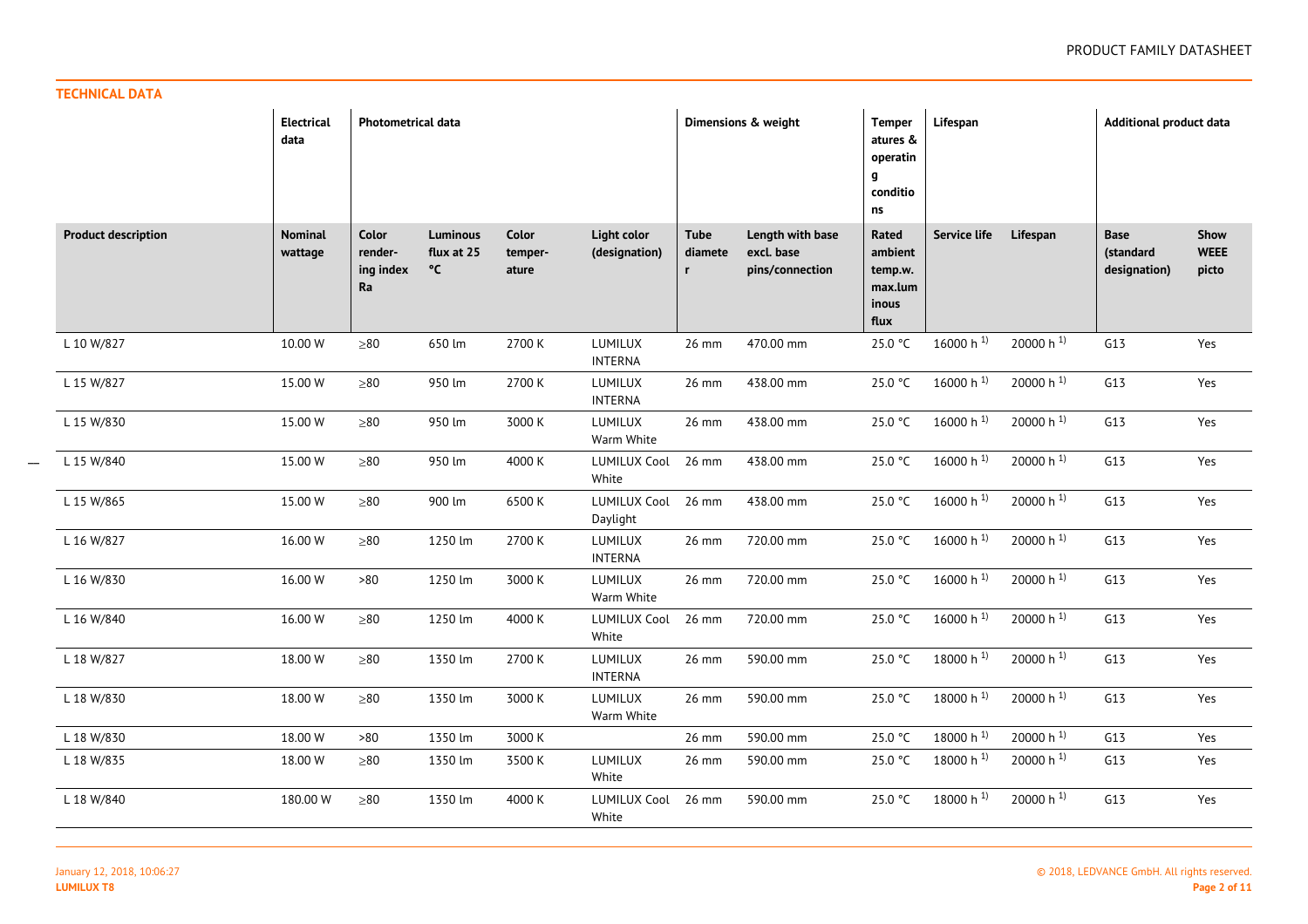|                            | <b>Electrical</b><br>data | <b>Photometrical data</b>           |                                     |                           |                                 |                        | Dimensions & weight                               | <b>Temper</b><br>atures &<br>operatin<br>g<br>conditio<br>ns | Lifespan              |                       | <b>Additional product data</b>           |                              |
|----------------------------|---------------------------|-------------------------------------|-------------------------------------|---------------------------|---------------------------------|------------------------|---------------------------------------------------|--------------------------------------------------------------|-----------------------|-----------------------|------------------------------------------|------------------------------|
| <b>Product description</b> | Nominal<br>wattage        | Color<br>render-<br>ing index<br>Ra | <b>Luminous</b><br>flux at 25<br>°C | Color<br>temper-<br>ature | Light color<br>(designation)    | <b>Tube</b><br>diamete | Length with base<br>excl. base<br>pins/connection | Rated<br>ambient<br>temp.w.<br>max.lum<br>inous<br>flux      | Service life          | Lifespan              | <b>Base</b><br>(standard<br>designation) | Show<br><b>WEEE</b><br>picto |
| L 18 W/865                 | 180.00 W                  | ${\geq}80$                          | 1300 lm                             | 6500 K                    | <b>LUMILUX Cool</b><br>Daylight | 26 mm                  | 590.00 mm                                         | 25.0 °C                                                      | 18000 h $^{1}$        | 20000 h <sup>1)</sup> | G13                                      | Yes                          |
| L 18 W/880                 | 18.00 W                   | ${\geq}80$                          | 1300 lm                             | 8000 K                    | LUMILUX<br>SKYWHITE             | 26 mm                  | 590.00 mm                                         | 25.0 °C                                                      | 18000 h <sup>1)</sup> | 20000 h $^{1}$        | G13                                      | Yes                          |
| L 23 W/830                 | 23.00 W                   | ${\geq}80$                          | 1900 lm                             | 3000 K                    | LUMILUX<br>Warm White           | 26 mm                  | 970.00 mm                                         | 25.0 °C                                                      | 16000 h $^{1}$        | 20000 h <sup>1)</sup> | G13                                      | Yes                          |
| L 23 W/840                 | 23.00 W                   | ${\geq}80$                          | 1900 lm                             | 4000 K                    | <b>LUMILUX Cool</b><br>White    | 26 mm                  | 970.00 mm                                         | 25.0 °C                                                      | 16000 h $^{1}$        | 20000 h <sup>1)</sup> | G13                                      | Yes                          |
| L 30 W/827                 | 30.00 W                   | ${\geq}80$                          | 2400 lm                             | 2700 K                    | LUMILUX<br><b>INTERNA</b>       | 26 mm                  | 895.00 mm                                         | 25.0 °C                                                      | 16000 h $^{1}$        | 20000 h <sup>1)</sup> | G13                                      | Yes                          |
| L 30 W/830                 | 30.00 W                   | ${\geq}80$                          | 2400 lm                             | 3000 K                    | LUMILUX<br>Warm White           | 26 mm                  | 895.00 mm                                         | 25.0 °C                                                      | 16000 h $^{1}$        | 20000 h <sup>1)</sup> | G13                                      | Yes                          |
| L 30 W/840                 | 30.00 W                   | ${\geq}80$                          | 2400 lm                             | 4000 K                    | LUMILUX Cool 26 mm<br>White     |                        | 895.00 mm                                         | 25.0 °C                                                      | 16000 h $^{1}$ )      | 20000 h <sup>1)</sup> | G13                                      | Yes                          |
| L 30 W/865                 | 30.00 W                   | ${\geq}80$                          | 2350 lm                             | 6500 K                    | LUMILUX Cool 26 mm<br>Daylight  |                        | 895.00 mm                                         | 25.0 °C                                                      | 16000 h $^{1}$        | 20000 h <sup>1)</sup> | G13                                      | Yes                          |
| L 30 W/880                 | 30.00 W                   | ${\geq}80$                          | 2350 lm                             | 8000 K                    | LUMILUX<br>SKYWHITE             | 26 mm                  | 895.00 mm                                         | 25.0 °C                                                      | 16000 h $^{1}$        | 20000 h <sup>1)</sup> | G13                                      | Yes                          |
| L 36 W/827                 | 36.00 W                   | ${\geq}80$                          | 3350 lm                             | 2700 K                    | LUMILUX<br><b>INTERNA</b>       | 26 mm                  | 1200.00 mm                                        | 25.0 °C                                                      | 18000 h <sup>1)</sup> | 20000 h <sup>1)</sup> | G13                                      | Yes                          |
| L 36 W/830                 | 36.00 W                   | ${\geq}80$                          | 3350 lm                             | 3000 K                    | LUMILUX<br>Warm White           | 26 mm                  | 1200.00 mm                                        | 25.0 °C                                                      | 18000 h $^{1}$        | 20000 h <sup>1)</sup> | G13                                      | Yes                          |
| L 36 W/835                 | 36.00 W                   | ${\geq}80$                          | 3350 lm                             | 3500 K                    | LUMILUX<br>White                | 26 mm                  | 1200.00 mm                                        | 25.0 °C                                                      | 18000 h <sup>1)</sup> | 20000 h <sup>1)</sup> | G13                                      | Yes                          |
| L 36 W/840                 | 36.00 W                   | ${\geq}80$                          | 3350 lm                             | 4000 K                    | <b>LUMILUX Cool</b><br>White    | 26 mm                  | 1200.00 mm                                        | 25.0 °C                                                      | 18000 h <sup>1)</sup> | 20000 h <sup>1)</sup> | G13                                      | Yes                          |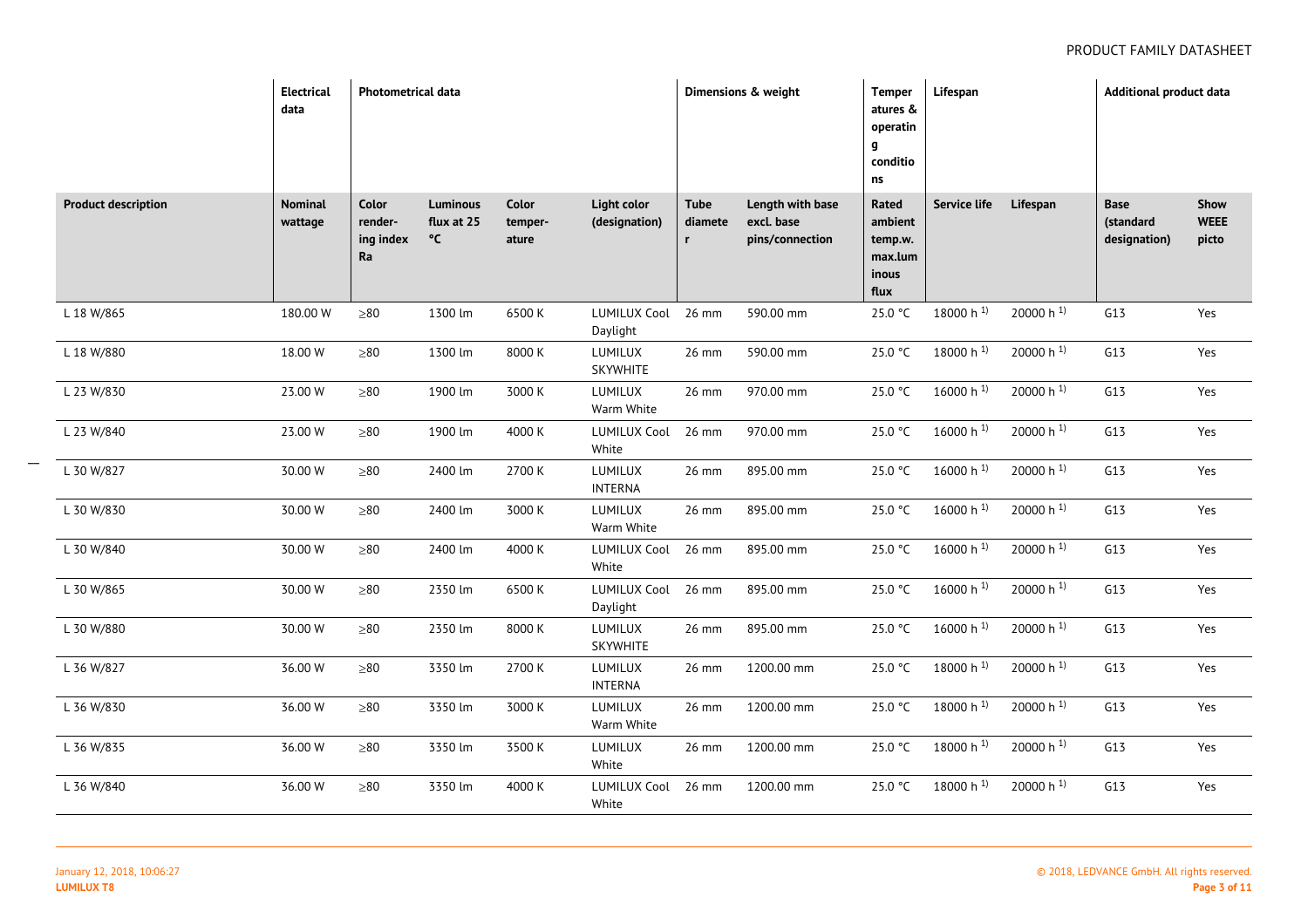|                            | <b>Electrical</b><br>data | <b>Photometrical data</b>                  |                                     |                           |                                     |                             | Dimensions & weight                               | <b>Temper</b><br>atures &<br>operatin<br>g<br>conditio<br>ns | Lifespan                |                       | <b>Additional product data</b>    |                              |
|----------------------------|---------------------------|--------------------------------------------|-------------------------------------|---------------------------|-------------------------------------|-----------------------------|---------------------------------------------------|--------------------------------------------------------------|-------------------------|-----------------------|-----------------------------------|------------------------------|
| <b>Product description</b> | <b>Nominal</b><br>wattage | Color<br>render-<br>ing index<br><b>Ra</b> | <b>Luminous</b><br>flux at 25<br>°C | Color<br>temper-<br>ature | <b>Light color</b><br>(designation) | Tube<br>diamete<br><b>r</b> | Length with base<br>excl. base<br>pins/connection | Rated<br>ambient<br>temp.w.<br>max.lum<br>inous<br>flux      | Service life            | Lifespan              | Base<br>(standard<br>designation) | Show<br><b>WEEE</b><br>picto |
| L 36 W/865                 | 36.00 W                   | $\geq 80$                                  | 3250 lm                             | 6500 K                    | <b>LUMILUX Cool</b><br>Daylight     | 26 mm                       | 1200.00 mm                                        | 25.0 °C                                                      | $18000 h$ <sup>1)</sup> | 20000 h <sup>1)</sup> | G13                               | Yes                          |
| L 36 W/880                 | 36.00 W                   | ${\geq}80$                                 | 3010 lm                             | 8000 K                    | LUMILUX<br>SKYWHITE                 | 26 mm                       | 1200.00 mm                                        | 25.0 °C                                                      | 18000 h $^{1}$ )        | 20000 h $^{1}$        | G13                               | Yes                          |
| L 38 W/830                 | 38.00 W                   | ${\geq}80$                                 | 3300 lm                             | 3000 K                    | LUMILUX<br>Warm White               | 26 mm                       | 1047.00 mm                                        | 25.0 °C                                                      | 16000 h $^{1}$          | 20000 h $^{1}$        | G13                               | Yes                          |
| L 38 W/840                 | 38.00 W                   | ${\geq}80$                                 | 3300 lm                             | 4000 K                    | <b>LUMILUX Cool</b><br>White        | 26 mm                       | 1047.00 mm                                        | 25.0 °C                                                      | 16000 h $^{1}$ )        | 20000 h $^{1}$        | G13                               | Yes                          |
| L 58 W/827                 | 58.00 W                   | ${\geq}80$                                 | 5200 lm                             | 2700 K                    | LUMILUX<br><b>INTERNA</b>           | 26 mm                       | 1500.00 mm                                        | 25.0 °C                                                      | 18000 h $^{1}$          | 20000 h <sup>1)</sup> | G13                               | Yes                          |
| L 58 W/830                 | 58.00 W                   | ${\geq}80$                                 | 5200 lm                             | 3000 K                    | <b>LUMILUX</b><br>Warm White        | 26 mm                       | 1500.00 mm                                        | 25.0 °C                                                      | 18000 h $^{1}$ )        | 20000 h <sup>1)</sup> | G13                               | Yes                          |
| L 58 W/835                 | 58.00 W                   | ${\geq}80$                                 | 5200 lm                             | 3500 K                    | LUMILUX<br>White                    | 26 mm                       | 1500.00 mm                                        | 25.0 °C                                                      | 18000 h $^{1}$          | 20000 h <sup>1)</sup> | G13                               | Yes                          |
| L 58 W/840                 | 58.00 W                   | ${\geq}80$                                 | 5200 lm                             | 4000 K                    | <b>LUMILUX Cool</b><br>White        | 26 mm                       | 1500.00 mm                                        | 25.0 °C                                                      | 18000 h $^{1}$ )        | 20000 h $^{1}$        | G13                               | Yes                          |
| L 58 W/865                 | 58.00 W                   | $\geq 80$                                  | 5000 lm                             | 6500K                     | <b>LUMILUX Cool</b><br>Daylight     | 26 mm                       | 1500.00 mm                                        | 25.0 °C                                                      | 18000 h $^{1}$          | 20000 h $^{1}$        | G13                               | Yes                          |
| L 58 W/880                 | 58.00 W                   | ${\geq}80$                                 | 4900 lm                             | 8000 K                    | LUMILUX<br>SKYWHITE                 | 26 mm                       | 1500.00 mm                                        | 25.0 °C                                                      | 18000 h $^{1}$          | 20000 h $^{1}$        | G13                               | Yes                          |
| L 70 W/835                 | 70.00 W                   | ${\geq}80$                                 | 6200 lm                             | 3500 K                    | LUMILUX<br>White                    | 26 mm                       | 1764.00 mm                                        | 25.0 °C                                                      | 18000 h $^{1}$          | 20000 h $^{1}$        | G13                               | Yes                          |
| L 70 W/840                 | 70.00 W                   | ${\geq}80$                                 | 6200 lm                             | 4000 K                    | <b>LUMILUX Cool</b><br>White        | 26 mm                       | 1764.00 mm                                        | 25.0 °C                                                      | 18000 h $^{1}$ )        | 20000 h $^{1}$        | G13                               | Yes                          |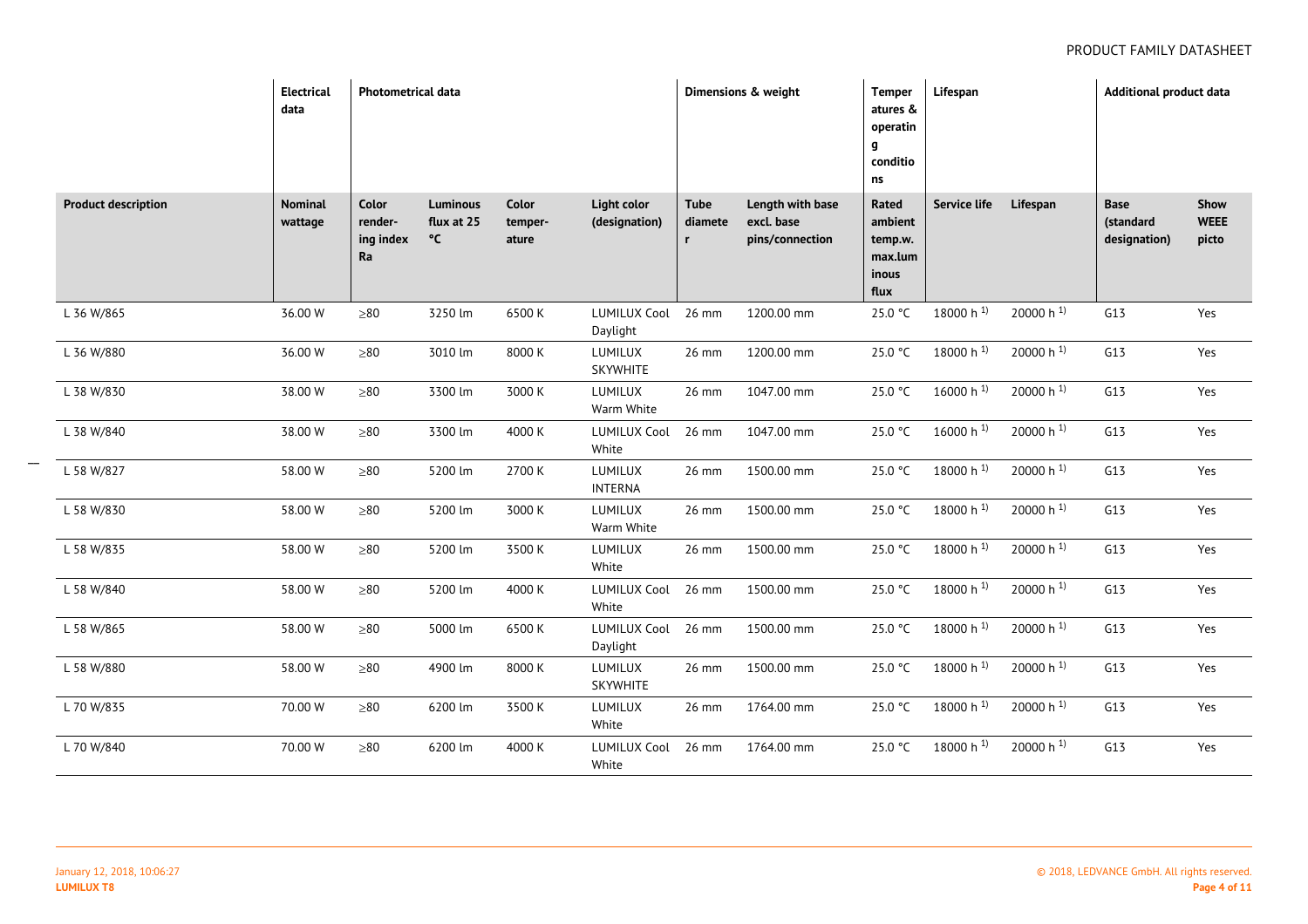|                            | Capabilities    |                               | Certificates & standards     |                                      |
|----------------------------|-----------------|-------------------------------|------------------------------|--------------------------------------|
| <b>Product description</b> | <b>Dimmable</b> | <b>Suitable for</b><br>indoor | <b>Energy</b><br>consumption | <b>Energy</b><br>efficiency<br>class |
| L 10 W/827                 | Yes             | Yes                           | 13 kWh/1000h                 | A                                    |
| L 15 W/827                 | Yes             | Yes                           | 19 kWh/1000h                 | B                                    |
| L 15 W/830                 | Yes             | Yes                           | 19 kWh/1000h                 | $\sf B$                              |
| L 15 W/840                 | Yes             | Yes                           | 19 kWh/1000h                 | $\sf B$                              |
| L 15 W/865                 | Yes             | Yes                           | 19 kWh/1000h                 | $\sf B$                              |
| L 16 W/827                 | Yes             | Yes                           | 20 kWh/1000h                 | A                                    |
| L 16 W/830                 | Yes             | Yes                           | 20 kWh/1000h                 | A                                    |
| L 16 W/840                 | Yes             | Yes                           | 20 kWh/1000h                 | A                                    |
| L 18 W/827                 | Yes             | Yes                           | 22 kWh/1000h                 | A                                    |
| L 18 W/830                 | Yes             | Yes                           | 22 kWh/1000h                 | A                                    |
| L 18 W/830                 | Yes             | Yes                           | 22 kWh/1000h                 | A                                    |
| L 18 W/835                 | Yes             | Yes                           | 22 kWh/1000h                 | A                                    |
| L 18 W/840                 | Yes             | Yes                           | 23 kWh/1000h                 | A                                    |
| L 18 W/865                 | Yes             | Yes                           | 23 kWh/1000h                 | A                                    |
| L 18 W/880                 | Yes             | Yes                           | 23 kWh/1000h                 | A                                    |
| L 23 W/830                 | Yes             | Yes                           | 28 kWh/1000h                 | A                                    |
| L 23 W/840                 | Yes             | Yes                           | 28 kWh/1000h                 | A                                    |
| L 30 W/827                 | Yes             | Yes                           | 36 kWh/1000h                 | A                                    |
| L 30 W/830                 | Yes             | Yes                           | 36 kWh/1000h                 | A                                    |
| L 30 W/840                 | Yes             | Yes                           | 36 kWh/1000h                 | A                                    |
| L 30 W/865                 | Yes             | Yes                           | 36 kWh/1000h                 | A                                    |
| L 30 W/880                 | Yes             | Yes                           | 36 kWh/1000h                 | $\mathsf{A}$                         |
| L 36 W/827                 | Yes             | Yes                           | 43 kWh/1000h                 | $A+$                                 |
| L 36 W/830                 | Yes             | Yes                           | 43 kWh/1000h                 | $A+$                                 |
| L 36 W/835                 | Yes             | Yes                           | 43 kWh/1000h                 | $A+$                                 |
| L 36 W/840                 | Yes             | Yes                           | 43 kWh/1000h                 | $A+$                                 |
| L 36 W/865                 | Yes             | Yes                           | 43 kWh/1000h                 | A                                    |
| L 36 W/880                 | Yes             | Yes                           | 43 kWh/1000h                 | A                                    |
| L 38 W/830                 | Yes             | Yes                           | 46 kWh/1000h                 | $\mathsf{A}$                         |
| L 38 W/840                 | Yes             | Yes                           | 46 kWh/1000h                 | A                                    |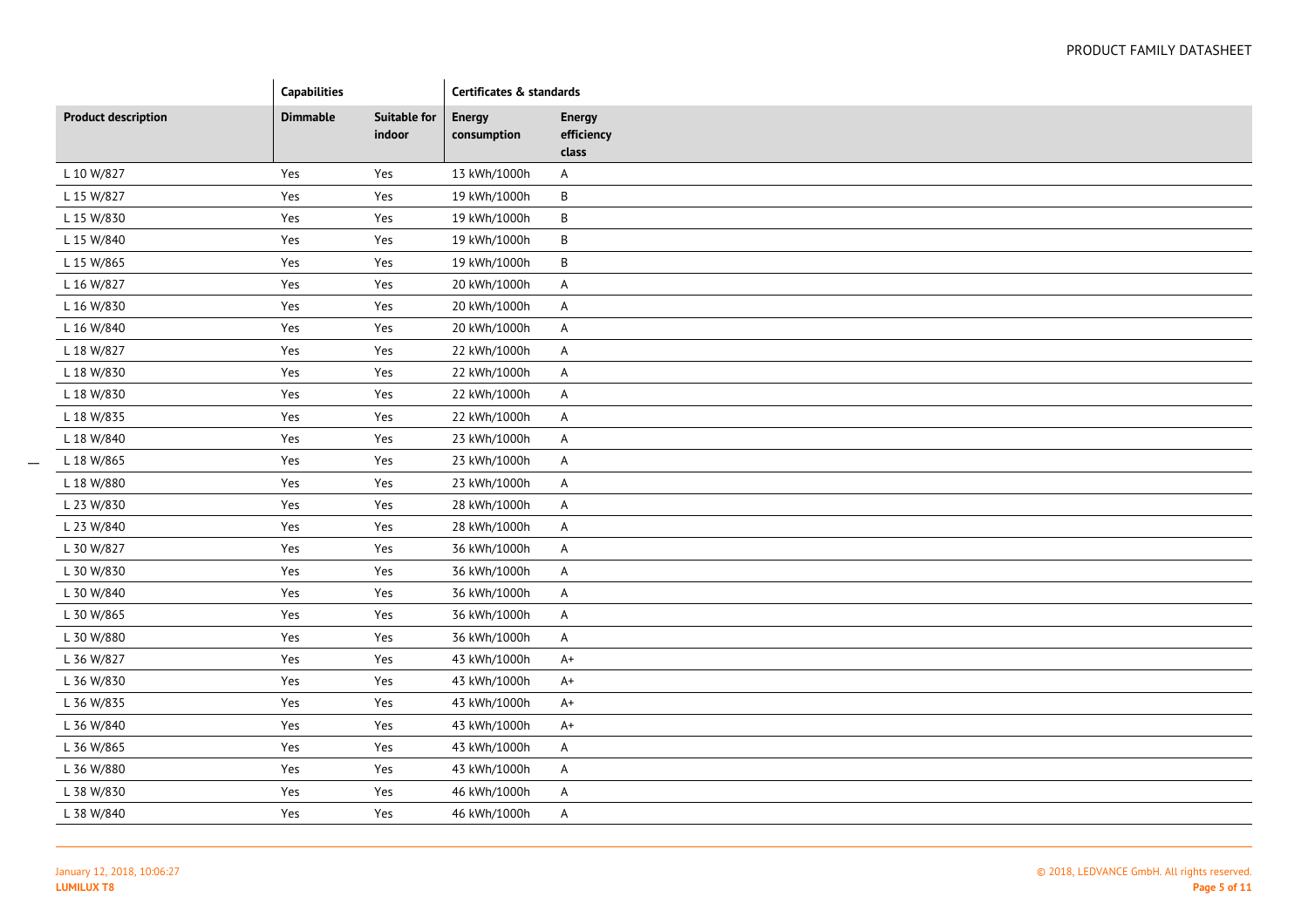## PRODUCT FAMILY DATASHEET

|                            | <b>Capabilities</b> |                        | Certificates & standards |                                      |
|----------------------------|---------------------|------------------------|--------------------------|--------------------------------------|
| <b>Product description</b> | <b>Dimmable</b>     | Suitable for<br>indoor | Energy<br>consumption    | <b>Energy</b><br>efficiency<br>class |
| L 58 W/827                 | Yes                 | Yes                    | 68 kWh/1000h             | A                                    |
| L 58 W/830                 | Yes                 | Yes                    | 68 kWh/1000h             | A                                    |
| L 58 W/835                 | Yes                 | Yes                    | 68 kWh/1000h             | A                                    |
| L 58 W/840                 | Yes                 | Yes                    | 68 kWh/1000h             | A                                    |
| L 58 W/865                 | Yes                 | Yes                    | 68 kWh/1000h             | A                                    |
| L 58 W/880                 | Yes                 | Yes                    | 68 kWh/1000h             | A                                    |
| L 70 W/835                 | Yes                 | Yes                    | 81 kWh/1000h             | A                                    |
| L 70 W/840                 | Yes                 | Yes                    | 81 kWh/1000h             | A                                    |

1) With preheat ECG



G13 IEC 7004-51 DIN 49653 T1  $800$ 



L 15 W/827, L 18 W/830, L 18 W/830, L18 W/840, L 18 W/865, L 30 W/827, L 30 W/840, L 36 W/830, L 36 W/840, L58 W/830, L 58 W/840, L 58 W/865

L 10 W/827, L 15 W/827, L 16 W/827, L 18 W/827, L 30 W/827, L 36 W/827, L58 W/827

L 15 W/830, L 16 W/830, L 18 W/830, L 23 W/830, L 30 W/830, L 36 W/830, L38 W/830, L 58 W/830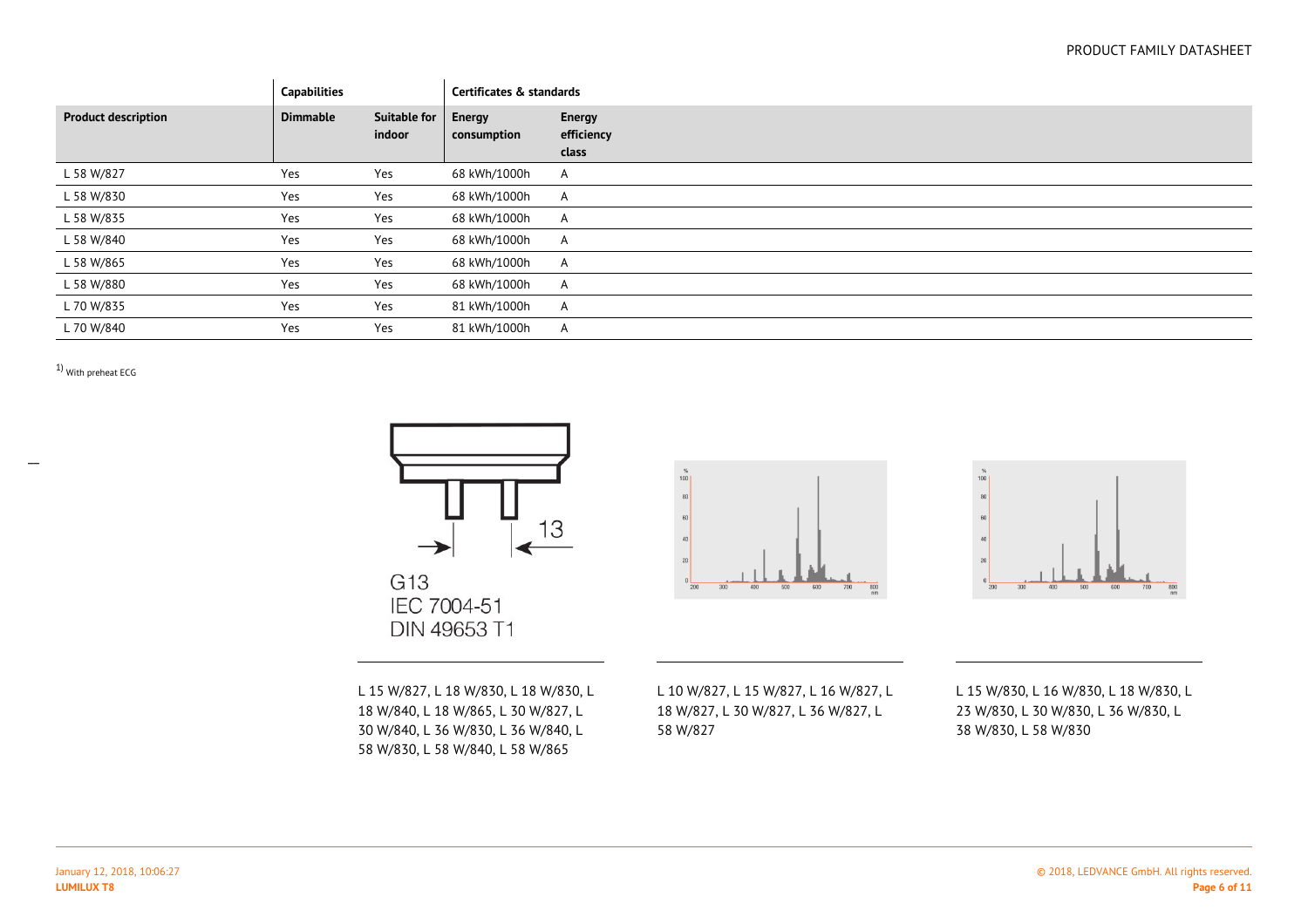







L 15 W/840, L 16 W/840, L 18 W/840, L23 W/840, L 30 W/840, L 36 W/840, L38 W/840, L 58 W/840, L 70 W/840

L 15 W/865, L 18 W/865, L 30 W/865, L36 W/865, L 58 W/865

L 18 W/835, L 36 W/835, L 58 W/835, L70 W/835

L 18 W/880, L 30 W/880, L 36 W/880, L58 W/880

## **SYSTEM GUARANTEE**

OSRAM System+ Guarantee in combination with OSRAM ECGs

## **SAFETY ADVICE**

In case of lamp breakage: www.ledvance.com/brokenlamp

### **APPLICATION ADVICE**

For more detailed application information and graphics please see product datasheet.

#### **LOGISTICAL DATA**

January 12, 2018, 10:06:27**LUMILUX T8**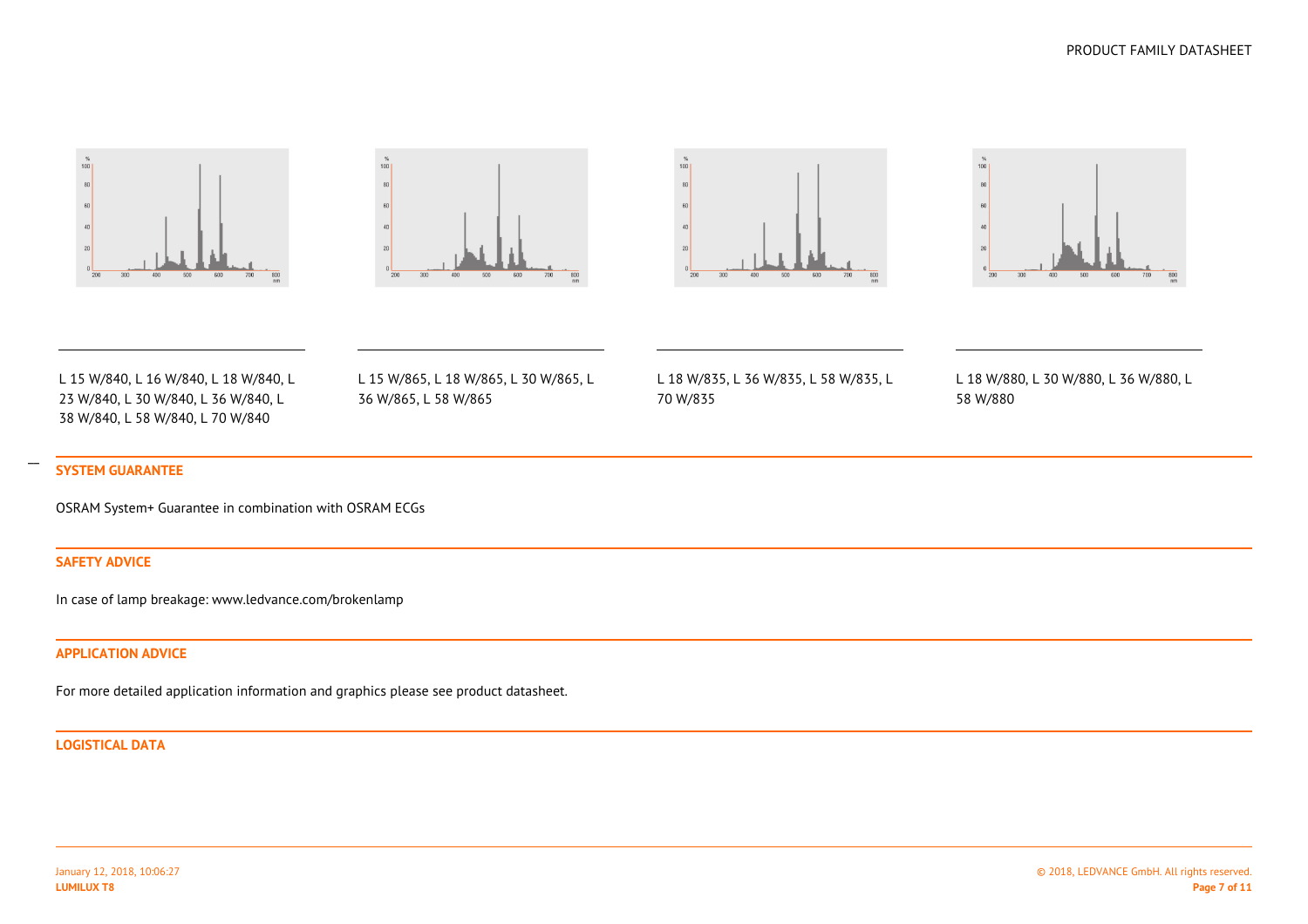| <b>Product code</b> | <b>Product description</b> | Packaging unit (Pieces/Unit) | Dimensions (length x width x height) | Volume                  | <b>Gross weight</b> |
|---------------------|----------------------------|------------------------------|--------------------------------------|-------------------------|---------------------|
| 4050300446165       | L 10 W/827                 | Shipping carton box<br>25    | 390 mm x 270 mm x 147 mm             | 15.48 $dm^3$            | 2189.33 g           |
| 4050300446042       | L 15 W/827                 | Shipping carton box<br>25    | 368 mm x 258 mm x 145 mm             | $13.77$ dm <sup>3</sup> | 2034.00 g           |
| 4050300446028       | L 15 W/830                 | Shipping carton box<br>25    | 396 mm x 230 mm x 145 mm             | $13.21$ dm <sup>3</sup> | 2009.00 g           |
| 4050300446004       | L 15 W/840                 | Shipping carton box<br>25    | 422 mm x 200 mm x 145 mm             | 12.24 $dm3$             | 2009.00 g           |
| 4050300446189       | L 15 W/865                 | Shipping carton box<br>25    | 413 mm x 213 mm x 145 mm             | 12.76 $dm^3$            | 2034.00 g           |
| 4050300446080       | L 16 W/827                 | Shipping carton box<br>25    | 558 mm x 352 mm x 145 mm             | 28.48 dm <sup>3</sup>   | 3152.00 g           |
| 4008321959065       | L 16 W/830                 | Shipping carton box<br>25    | 762 mm x 142 mm x 145 mm             | 15.69 $dm^3$            | 3127.00 g           |
| 4050300446066       | L 16 W/840                 | Shipping carton box<br>25    | 639 mm x 270 mm x 145 mm             | $25.02$ dm <sup>3</sup> | 3127.00 g           |
| 4050300517834       | L 18 W/827                 | Shipping carton box<br>25    | 534 mm x 245 mm x 145 mm             | $18.97$ dm <sup>3</sup> | 2625.00 g           |
| 4050300517810       | L 18 W/830                 | Shipping carton box<br>25    | 564 mm x 216 mm x 145 mm             | $17.66$ dm <sup>3</sup> | 2625.00 g           |
| 4050300470405       | L 18 W/830                 | Shipping carton box<br>30    | 562 mm x 270 mm x 206 mm             | $31.26$ dm <sup>3</sup> | 2941.00 g           |
| 4050300447964       | L 18 W/835                 | Shipping carton box<br>25    | 535 mm x 244 mm x 145 mm             | $18.93$ dm <sup>3</sup> | 2625.00 g           |
| 4050300517797       | L 18 W/840                 | Shipping carton box<br>25    | 632 mm x 194 mm x 145 mm             | $17.78 \text{ dm}^3$    | 2625.00 g           |
| 4050300517773       | L 18 W/865                 | Shipping carton box<br>25    | 223 mm x 552 mm x 145 mm             | $17.85$ dm <sup>3</sup> | 2775.00 g           |
| 4052899209015       | L 18 W/865                 | Shipping carton box<br>10    | 677 mm x 177 mm x 60 mm              | $7.19$ dm <sup>3</sup>  | 1377.00 g           |
| 4008321027962       | L 18 W/880                 | Shipping carton box<br>25    | 469 mm x 309 mm x 145 mm             | $21.01$ dm <sup>3</sup> | 2625.00 g           |

 $\overline{\phantom{a}}$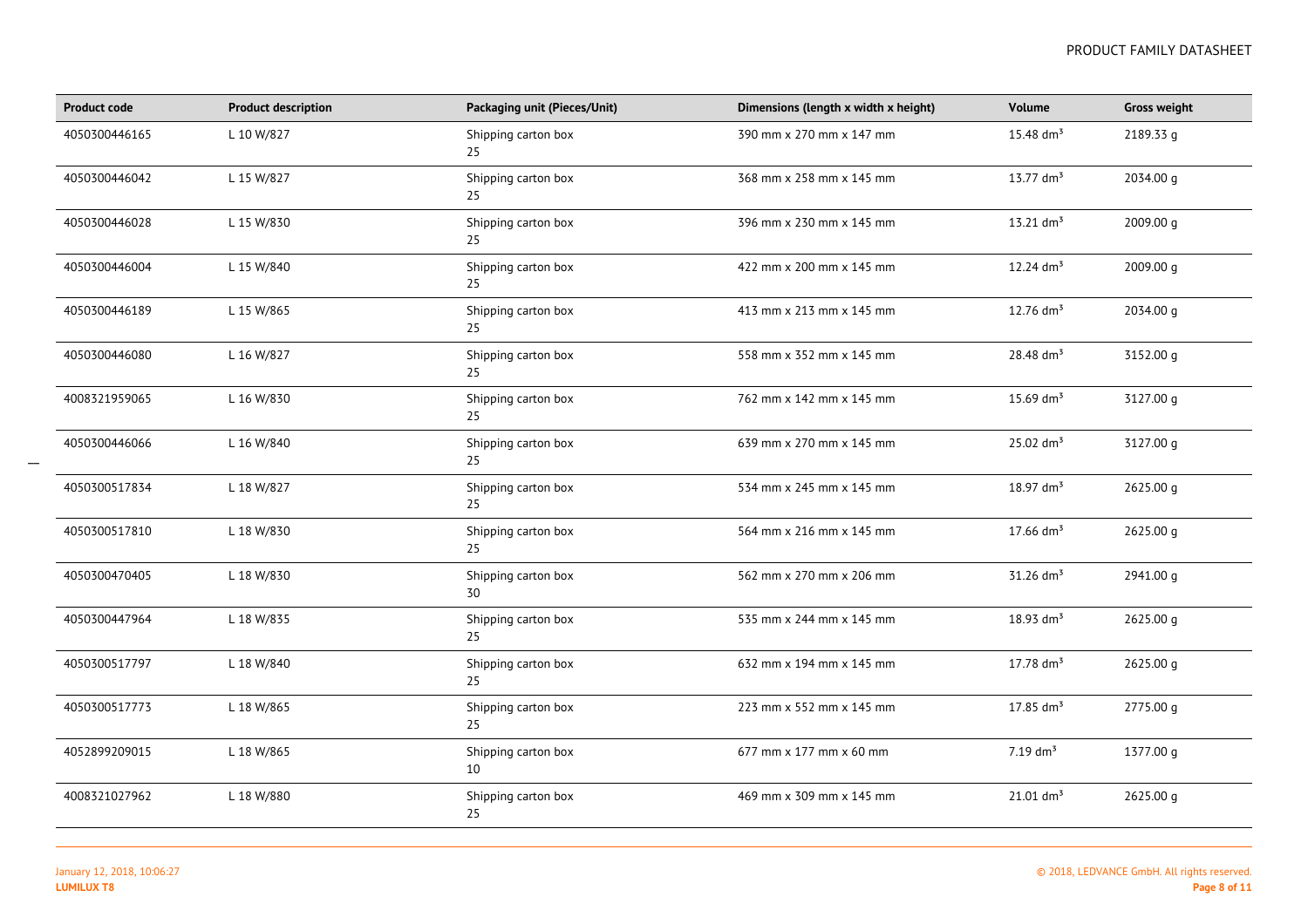| <b>Product code</b> | <b>Product description</b> | Packaging unit (Pieces/Unit) | Dimensions (length x width x height) | Volume                  | <b>Gross weight</b> |
|---------------------|----------------------------|------------------------------|--------------------------------------|-------------------------|---------------------|
| 4008321331946       | L 18 W/880                 | Shipping carton box<br>10    | 677 mm x 67 mm x 177 mm              | $8.03$ dm <sup>3</sup>  | 1381.40 g           |
| 4050300446264       | L 23 W/830                 | Shipping carton box<br>25    | 726 mm x 443 mm x 145 mm             | 46.63 $dm^{3}$          | 4216.00 g           |
| 4050300446240       | L 23 W/840                 | Shipping carton box<br>25    | 799 mm x 369 mm x 145 mm             | 42.75 $\text{dm}^3$     | 4216.00 g           |
| 4050300518077       | L 30 W/827                 | Shipping carton box<br>25    | 781 mm x 305 mm x 145 mm             | 34.54 dm <sup>3</sup>   | 3910.00 g           |
| 4050300518053       | L 30 W/830                 | Shipping carton box<br>25    | 781 mm x 304 mm x 145 mm             | 34.43 dm <sup>3</sup>   | 3910.00 g           |
| 4050300518039       | L 30 W/840                 | Shipping carton box<br>25    | 781 mm x 306 mm x 145 mm             | 34.65 dm <sup>3</sup>   | 3872.50 g           |
| 4050300518015       | L 30 W/865                 | Shipping carton box<br>25    | 937 mm x 260 mm x 232 mm             | 56.52 $dm^3$            | 3910.00 g           |
| 4008321027986       | L 30 W/880                 | Shipping carton box<br>25    | 674 mm x 412 mm x 145 mm             | 40.26 $dm3$             | 3910.00 g           |
| 4050300517919       | L 36 W/827                 | Shipping carton box<br>25    | 1242 mm x 142 mm x 145 mm            | $25.57$ dm <sup>3</sup> | 4880.14 g           |
| 4050300443324       | L 36 W/830                 | Shipping carton box<br>30    | 1269 mm x 169 mm x 206 mm            | 44.18 $\text{dm}^3$     | 5401.00 g           |
| 4050300517896       | L 36 W/830                 | Shipping carton box<br>25    | 1242 mm x 142 mm x 145 mm            | $25.57$ dm <sup>3</sup> | 5450.00 g           |
| 4050300447988       | L 36 W/835                 | Shipping carton box<br>25    | 1242 mm x 268 mm x 145 mm            | 48.26 $dm^3$            | 5450.00 g           |
| 4050300443300       | L 36 W/840                 | Shipping carton box<br>30    | 1269 mm x 169 mm x 206 mm            | 44.18 $dm3$             | 6018.00 g           |
| 4050300517872       | L 36 W/840                 | Shipping carton box<br>25    | 1242 mm x 142 mm x 145 mm            | $25.57$ dm <sup>3</sup> | 5450.00 g           |
| 4050300517858       | L 36 W/865                 | Shipping carton box<br>25    | 1242 mm x 142 mm x 171 mm            | $30.16$ dm <sup>3</sup> | 4892.13 g           |
| 4052899209039       | L 36 W/865                 | Shipping carton box<br>10    | 1287 mm x 177 mm x 60 mm             | 13.67 $dm^3$            | 2690.00 g           |

 $\overline{\phantom{a}}$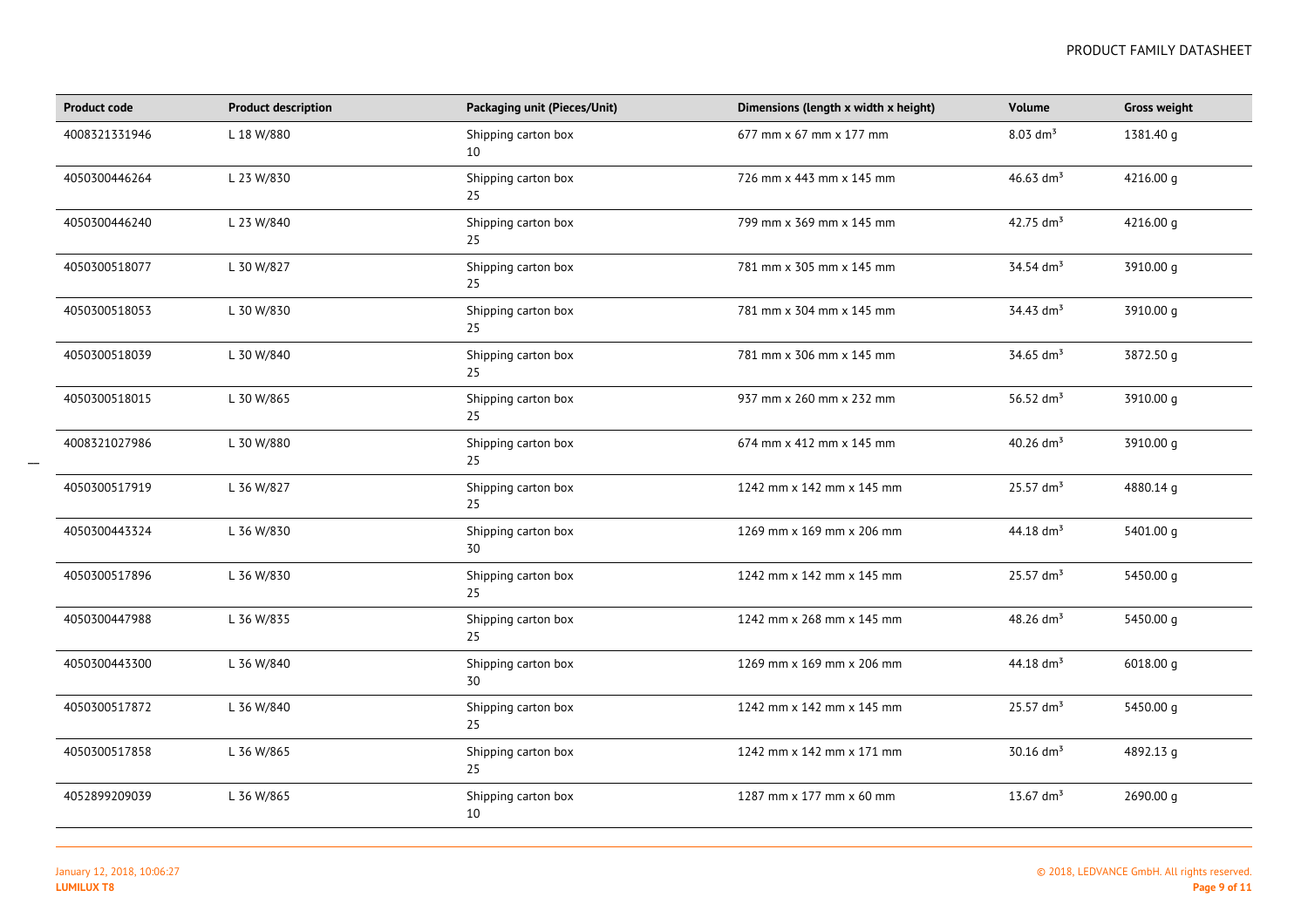| <b>Product code</b> | <b>Product description</b> | Packaging unit (Pieces/Unit) | Dimensions (length x width x height) | <b>Volume</b>            | <b>Gross weight</b> |
|---------------------|----------------------------|------------------------------|--------------------------------------|--------------------------|---------------------|
| 4008321002976       | L 36 W/880                 | Shipping carton box<br>25    | 1029 mm x 366 mm x 145 mm            | 54.61 $dm^3$             | 5450.00 g           |
| 4050300518152       | L 38 W/830                 | Shipping carton box<br>25    | 1129 mm x 150 mm x 151 mm            | $25.57$ dm <sup>3</sup>  | 4447.50 g           |
| 4050300518138       | L 38 W/840                 | Shipping carton box<br>25    | 617 mm x 621 mm x 149 mm             | 57.09 $dm^3$             | 4512.00 g           |
| 4050300603049       | L 58 W/827                 | Shipping carton box<br>25    | 1195 mm x 499 mm x 145 mm            | 86.46 dm <sup>3</sup>    | 6520.00 g           |
| 4050300470382       | L 58 W/830                 | Shipping carton box<br>30    | 1295 mm x 456 mm x 206 mm            | $121.65$ dm <sup>3</sup> | 7243.00 g           |
| 4050300517971       | L 58 W/830                 | Shipping carton box<br>25    | 1310 mm x 379 mm x 145 mm            | 71.99 dm <sup>3</sup>    | 6520.00 g           |
| 4050300448008       | L 58 W/835                 | Shipping carton box<br>25    | 1076 mm x 612 mm x 145 mm            | 95.48 dm <sup>3</sup>    | 6270.00 g           |
| 4050300336787       | L 58 W/840                 | Shipping carton box<br>10    | 1587 mm x 60 mm x 177 mm             | $16.85$ dm <sup>3</sup>  | 3758.00 g           |
| 4050300443362       | L 58 W/840                 | Shipping carton box<br>30    | 1293 mm x 423 mm x 165 mm            | 90.24 $dm^3$             | 7243.00 g           |
| 4050300517957       | L 58 W/840                 | Shipping carton box<br>25    | 1542 mm x 273 mm x 145 mm            | $61.04$ dm <sup>3</sup>  | 6520.00 g           |
| 4050300517933       | L 58 W/865                 | Shipping carton box<br>25    | 1542 mm x 142 mm x 145 mm            | $31.75$ dm <sup>3</sup>  | 6520.00 g           |
| 4052899209053       | L 58 W/865                 | Shipping carton box<br>10    | 1587 mm x 177 mm x 60 mm             | 16.85 $dm^3$             | 3818.00 g           |
| 4008321002990       | L 58 W/880                 | Shipping carton box<br>25    | 842 mm x 847 mm x 145 mm             | $103.41$ dm <sup>3</sup> | 6270.00 g           |
| 4008321003911       | L 70 W/835                 | Shipping carton box<br>25    | 1252 mm x 461 mm x 153 mm            | 88.31 dm <sup>3</sup>    | 7304.33 g           |
| 4008321003959       | L 70 W/840                 | Shipping carton box<br>25    | 1798 mm x 148 mm x 153 mm            | 40.71 $\text{dm}^3$      | 7254.80 g           |

 $\overline{\phantom{a}}$